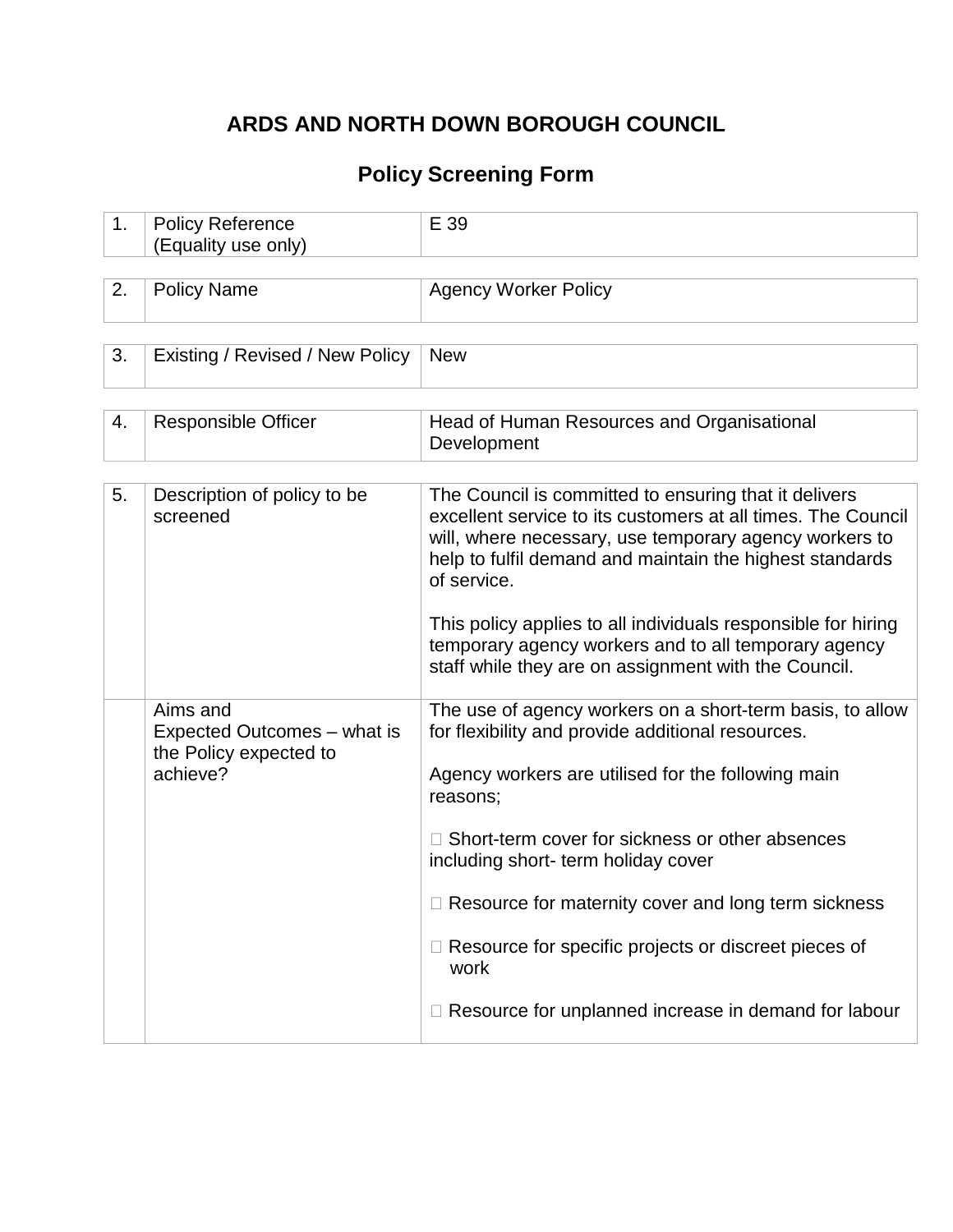| 6. | Section 75 categories which<br>might be expected to benefit<br>and how they may benefit.                                                                                                                                                                                                         | All Section 75 categories will benefit from the clarity the<br>policy provides.                                |
|----|--------------------------------------------------------------------------------------------------------------------------------------------------------------------------------------------------------------------------------------------------------------------------------------------------|----------------------------------------------------------------------------------------------------------------|
| 7. | Factors which could contribute<br>to / detract from the intended<br>aims / outcomes of the Policy<br>when being implemented                                                                                                                                                                      | If the policy is not implemented as intended.                                                                  |
| 8. | The main stakeholders on<br>which the policy will impact.<br>For example, Employees,<br><b>Potential Service Users and</b><br><b>Community Groups</b><br>Consider the internal and<br>external impacts (either actual<br>or potential) and comment, or<br>list, information where<br>appropriate | The Council, existing employees, potential employees,<br>those who provide Agency employees and service users. |

| 9. | Please provide details of other policies which have a bearing on this one.                                  |           |
|----|-------------------------------------------------------------------------------------------------------------|-----------|
|    | Policies:                                                                                                   | Owned by: |
|    | E 30 Hiring Agency Workers - Line Manager<br><b>Guidelines</b><br>E 38 Dignity at Work Policy and Procedure | Council   |

| 10. | Available evidence (quantitative and qualitative) considered as important to encourage |                                                                |  |
|-----|----------------------------------------------------------------------------------------|----------------------------------------------------------------|--|
|     | completion in relation to:                                                             |                                                                |  |
|     | <b>Religious Belief</b>                                                                |                                                                |  |
|     | <b>Political Opinion</b>                                                               | Agency employees provide this information to the Agency who    |  |
|     | <b>Racial Group</b>                                                                    | hold the information and would provide an anonymous profile of |  |
|     | Age                                                                                    | those they recruit on request by Council.                      |  |
|     | <b>Marital Status</b>                                                                  |                                                                |  |
|     | Sexual orientation                                                                     |                                                                |  |
|     | Men & Women                                                                            |                                                                |  |
|     | generally                                                                              |                                                                |  |
|     | <b>Disability</b>                                                                      |                                                                |  |
|     | <b>Dependents</b>                                                                      |                                                                |  |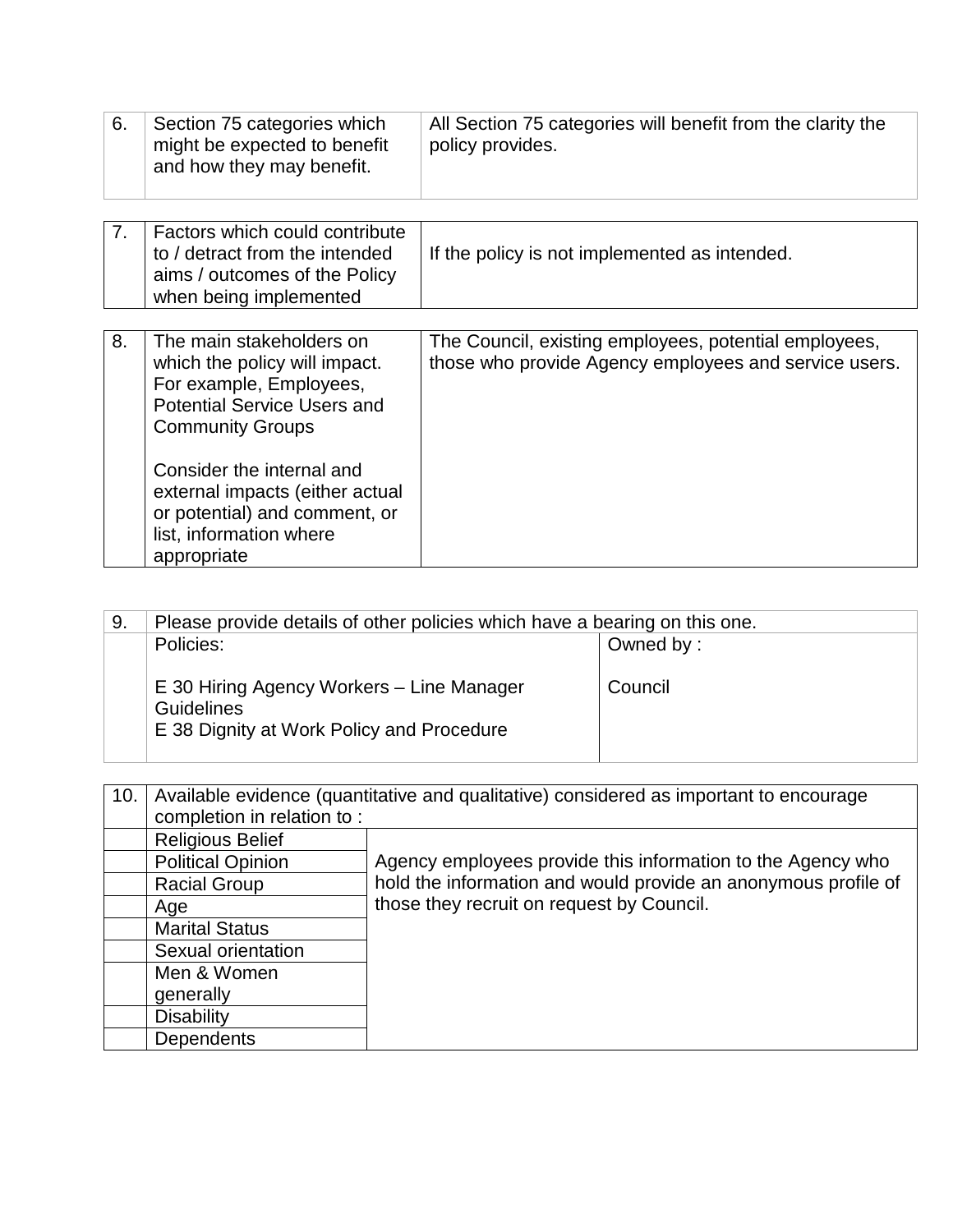| 11. |                          | Based on data previously provided what are the needs, experiences and priorities for each<br>of the following categories, in relation to this policy/decision? |
|-----|--------------------------|----------------------------------------------------------------------------------------------------------------------------------------------------------------|
|     | <b>Religious Belief</b>  | The Council has a range of policies and an Equality Scheme                                                                                                     |
|     | <b>Political Opinion</b> | that ensures it provides a welcoming working environment for all                                                                                               |
|     | <b>Racial Group</b>      | employees and potential employees where any form of                                                                                                            |
|     | Age                      | discrimination is correctly and promptly dealt with.                                                                                                           |
|     | <b>Marital Status</b>    |                                                                                                                                                                |
|     | Sexual orientation       |                                                                                                                                                                |
|     | Men & Women              |                                                                                                                                                                |
|     | generally                |                                                                                                                                                                |
|     | <b>Disability</b>        |                                                                                                                                                                |
|     | <b>Dependents</b>        |                                                                                                                                                                |

# **Does this Policy require an Equality Impact Assessment?**

| 1 <sub>1</sub> | What is the likely impact on equality of opportunity for each of the Section 75 categories? |                                        |                  |
|----------------|---------------------------------------------------------------------------------------------|----------------------------------------|------------------|
|                |                                                                                             | Detail of Impact                       | Level of Impact  |
|                |                                                                                             |                                        | Minor/Major/None |
|                | <b>Religious Belief</b>                                                                     | No impact as this policy and procedure | <b>None</b>      |
|                | <b>Political Opinion</b>                                                                    | ensure equality of opportunity for all |                  |
|                | <b>Racial Group</b>                                                                         | requests to appoint an agency          |                  |
|                | Age                                                                                         | employee and ensure all are treated    |                  |
|                | <b>Marital Status</b>                                                                       | equitably.                             |                  |
|                | Sexual orientation                                                                          |                                        |                  |
|                | Men & Women                                                                                 | Where agency workers may not have      |                  |
|                | generally                                                                                   | English as their first language the    |                  |
|                | <b>Disability</b>                                                                           | Council will ensure the policy to      |                  |
|                | <b>Dependents</b>                                                                           | provide necessary adjustments will be  |                  |
|                |                                                                                             | implemented.                           |                  |
|                |                                                                                             | Where a reasonable adjustment is       |                  |
|                |                                                                                             | required when an individual has a      |                  |
|                |                                                                                             | disability this will be met within the |                  |
|                |                                                                                             | Council policy and procedure.          |                  |
|                |                                                                                             |                                        |                  |

| 2.  | Are there opportunities to better promote equality of opportunity for people within the |                                                       |                          |  |
|-----|-----------------------------------------------------------------------------------------|-------------------------------------------------------|--------------------------|--|
|     | Section 75 equality categories?                                                         |                                                       |                          |  |
|     |                                                                                         | If "Yes", provide details                             | If "No", provide details |  |
|     | <b>Religious Belief</b>                                                                 |                                                       |                          |  |
|     | <b>Political Opinion</b>                                                                | No, as all policies and procedures ensure equality of |                          |  |
|     | <b>Racial Group</b>                                                                     | opportunity for all applicants and potential agency   |                          |  |
| Age | workers in Ards and North Down Borough Council                                          |                                                       |                          |  |
|     | <b>Marital Status</b>                                                                   | through the approved employment agencies and          |                          |  |
|     | Sexual orientation                                                                      | procedures.                                           |                          |  |
|     | Men & Women generally                                                                   |                                                       |                          |  |
|     | <b>Disability</b>                                                                       |                                                       |                          |  |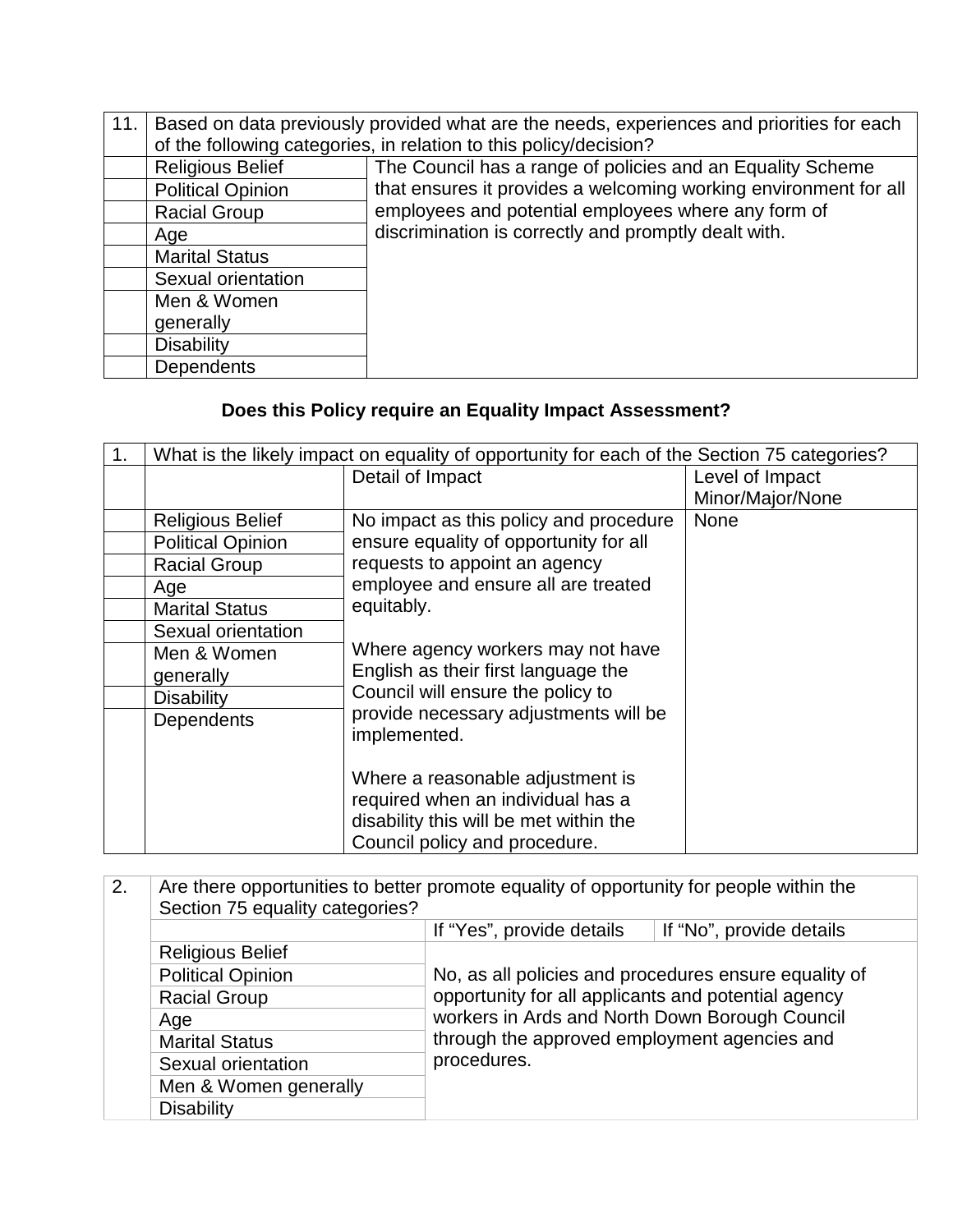|    | <b>Dependents</b>                                                                                                                                   |                     |                                                          |
|----|-----------------------------------------------------------------------------------------------------------------------------------------------------|---------------------|----------------------------------------------------------|
|    |                                                                                                                                                     |                     |                                                          |
| 3. | To what extent is the Policy likely to impact on Good Relations between people of different<br>religious belief, political opinion or racial group? |                     |                                                          |
|    |                                                                                                                                                     | Details of Impact   | Level of Impact<br>Minor/Major/None                      |
|    | <b>Religious Belief</b>                                                                                                                             |                     | This policy will promote good relations through offering |
|    | <b>Political Opinion</b>                                                                                                                            | work opportunities. |                                                          |
|    | <b>Racial Group</b>                                                                                                                                 |                     |                                                          |

| -4. | Are there opportunities to better promote Good Relations between people of different<br>religious belief, political opinion or racial group? |           |  |
|-----|----------------------------------------------------------------------------------------------------------------------------------------------|-----------|--|
|     | If "Yes" provide details<br>If "No" provide details                                                                                          |           |  |
|     | <b>Religious Belief</b>                                                                                                                      |           |  |
|     | <b>Political Opinion</b>                                                                                                                     | <b>No</b> |  |
|     | <b>Racial Group</b>                                                                                                                          |           |  |

## **Additional Considerations**

| <b>Multiple Identity</b><br>Considerations                                                                                                                                 | Details of Impact or potential impact (Positive/Negative)                                                                                                                                                |
|----------------------------------------------------------------------------------------------------------------------------------------------------------------------------|----------------------------------------------------------------------------------------------------------------------------------------------------------------------------------------------------------|
| Are there any potential impacts<br>of the policy decision on<br>people with multiple identities?<br>(e.g. disabled minority ethnic<br>persons)                             | No, as all policies and procedures ensure the promotion<br>of equality of opportunity and good relations to all<br>applicants and potential agency workers irrespective of<br>their multiple identities. |
| Where appropriate provide<br>details of data on the impact of<br>the policy on people with<br>multiple identities.<br>Specify relevant Section 75<br>categories concerned. |                                                                                                                                                                                                          |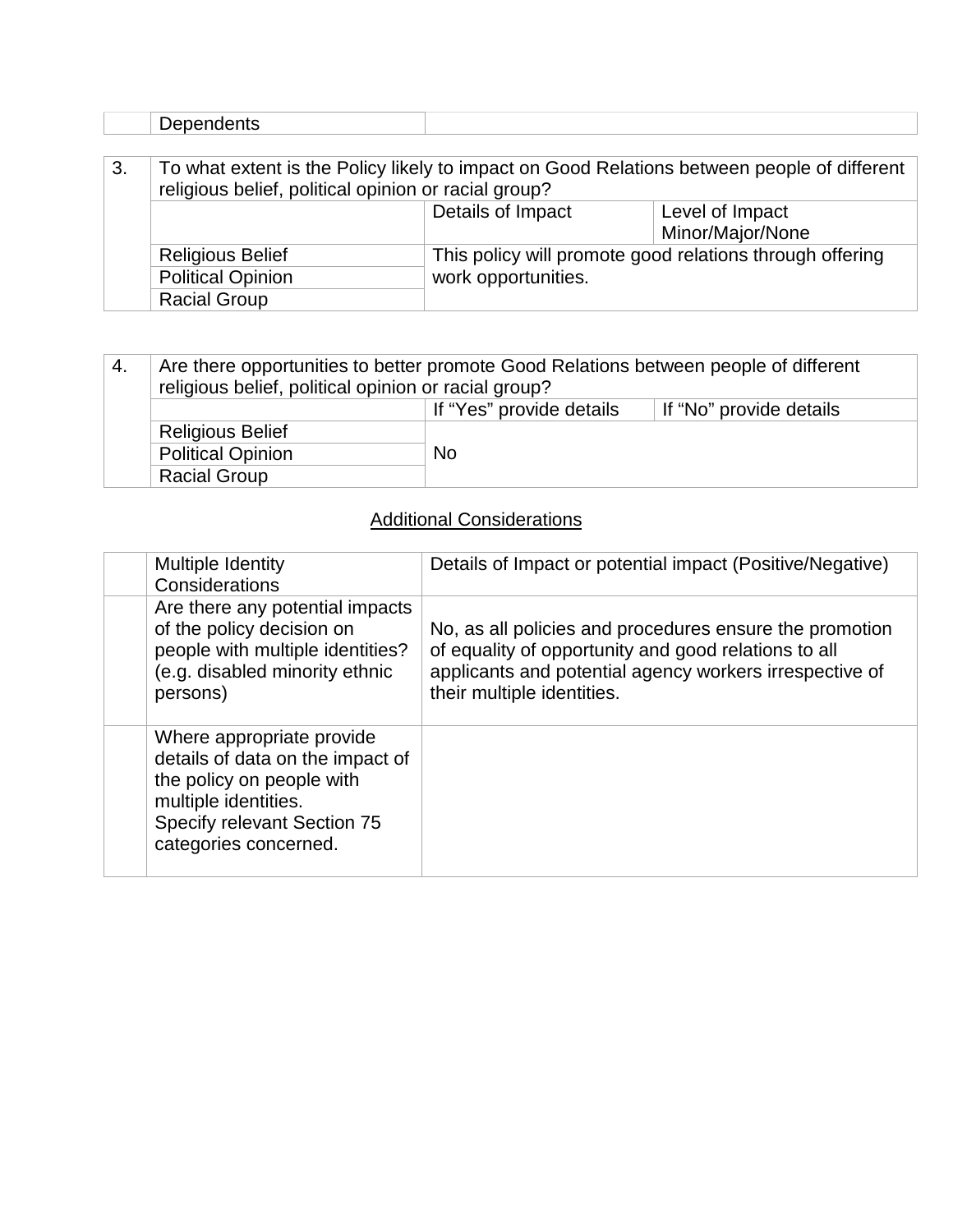| Does this proposed policy<br>provide an opportunity to:              | Yes / No | Explain your reasoning:                                                                                                                                          |
|----------------------------------------------------------------------|----------|------------------------------------------------------------------------------------------------------------------------------------------------------------------|
| better promote positive<br>۰<br>attitudes towards disabled<br>people | Yes      | All policies and procedures ensure the<br>promotion of positive attitudes to all<br>potential applicants and agency workers<br>irrespective of their disability. |
| increase participation by<br>۰<br>disabled people in public<br>life  |          |                                                                                                                                                                  |

### Monitoring Arrangements

Section 75 places a requirement on the Council to have equality monitoring arrangements in place in order to assess the impact of policies and services, help identify barriers to fair participation and to better promote equality of opportunity.

| Outline what data you could<br>collect in the future in order to<br>monitor the impact of this<br>policy / decision on equality,<br>good relations and disability<br>duties | The Recruitment Agencies monitor potential and<br>successful employees and hold this data in accordance<br>with the relevant legislation. |
|-----------------------------------------------------------------------------------------------------------------------------------------------------------------------------|-------------------------------------------------------------------------------------------------------------------------------------------|
|-----------------------------------------------------------------------------------------------------------------------------------------------------------------------------|-------------------------------------------------------------------------------------------------------------------------------------------|

#### Consideration of Human Rights

The Human Rights Action 1998 brings the European Convention on Human Rights (ECHR) into UK and, therefore, Northern Ireland. Indicate below any potential *adverse impacts* that the policy / decision may have in relation to human rights issues

| Right to Life                                             | Article 2 |  |
|-----------------------------------------------------------|-----------|--|
| Prohibition to torture, inhuman or degrading<br>treatment | Article 3 |  |
| Prohibition of slavery and forced labour                  | Article 4 |  |
| <b>Right to Liberty and Security</b>                      | Article 5 |  |
| Right to a Fair and Public Trial                          | Article 6 |  |
| Right to no punishment without due legal<br>process       | Article 7 |  |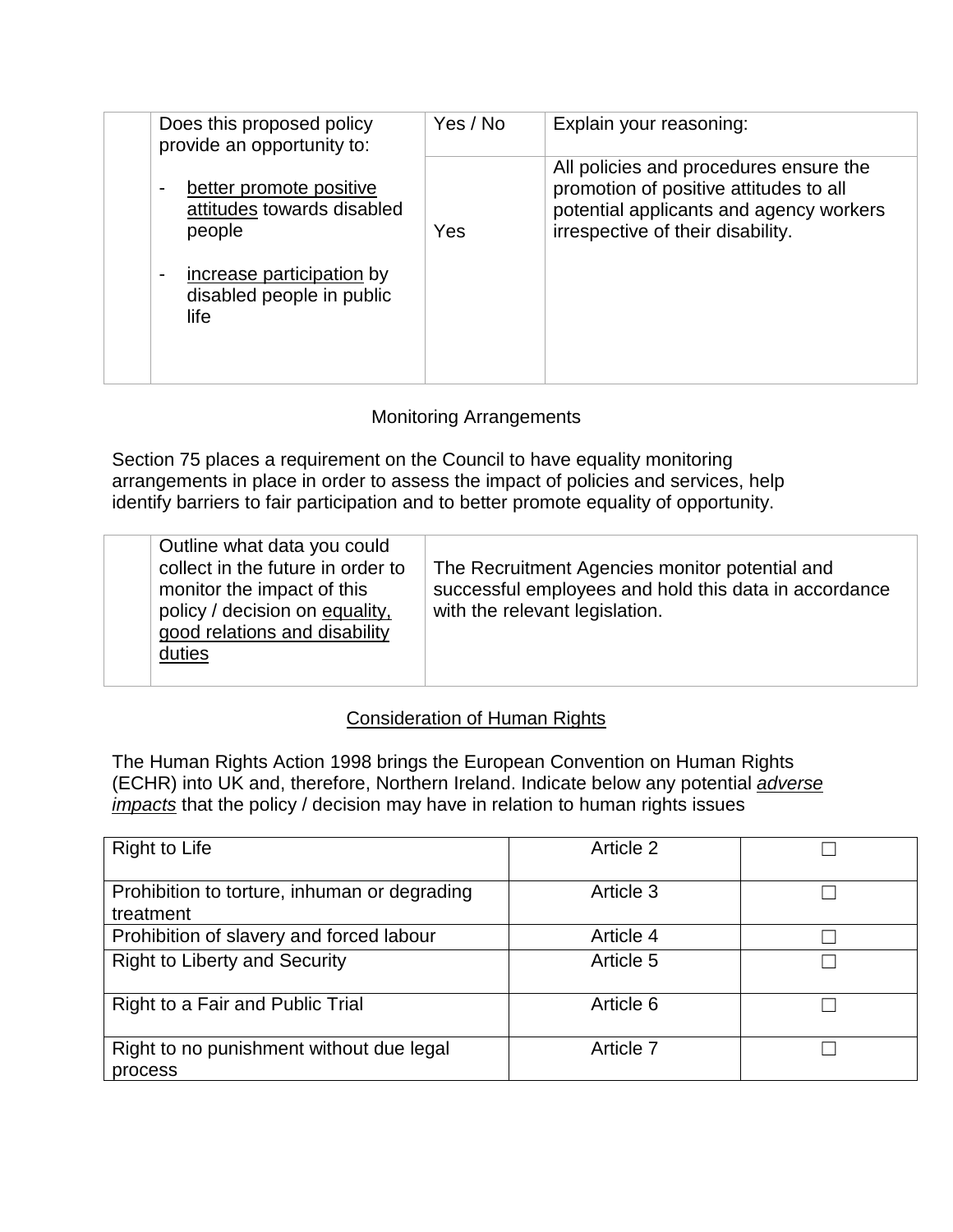| Right to respect for private and family<br>life, home and correspondence | Article 8               |  |
|--------------------------------------------------------------------------|-------------------------|--|
| Right to freedom of thought, conscience and<br>religion                  | Article 9               |  |
| Right to freedom of Expression                                           | Article 10              |  |
| Right to freedom of peaceful assembly and<br>association                 | Article 11              |  |
| Right to marry and found a family                                        | Article 12              |  |
| The prohibition on discrimination                                        | Article 14              |  |
| Protection of property and enjoyment of<br>possessions                   | Protocol 1<br>Article 1 |  |
| Right to education                                                       | Protocol 1<br>Article 2 |  |
| Right to free and secret election                                        | Protocol 1<br>Article 3 |  |

| Please explain any adverse<br>impacts on human rights that<br>you have identified?                         |  |
|------------------------------------------------------------------------------------------------------------|--|
| Please indicate any ways in<br>which you consider the policy<br>positively promotes Human<br><b>Rights</b> |  |

I can confirm that the proposed policy / decision have been screened for:-

| Equality of opportunity and good relations |
|--------------------------------------------|
| Disabilities duties; and                   |
| Human rights issues                        |

On the basis of the answers to the screening questions, I recommend that this policy / decision is:-

| Screened Out – No EQIA necessary (no impacts)     |
|---------------------------------------------------|
| Screened Out – Mitigating Actions (minor impacts) |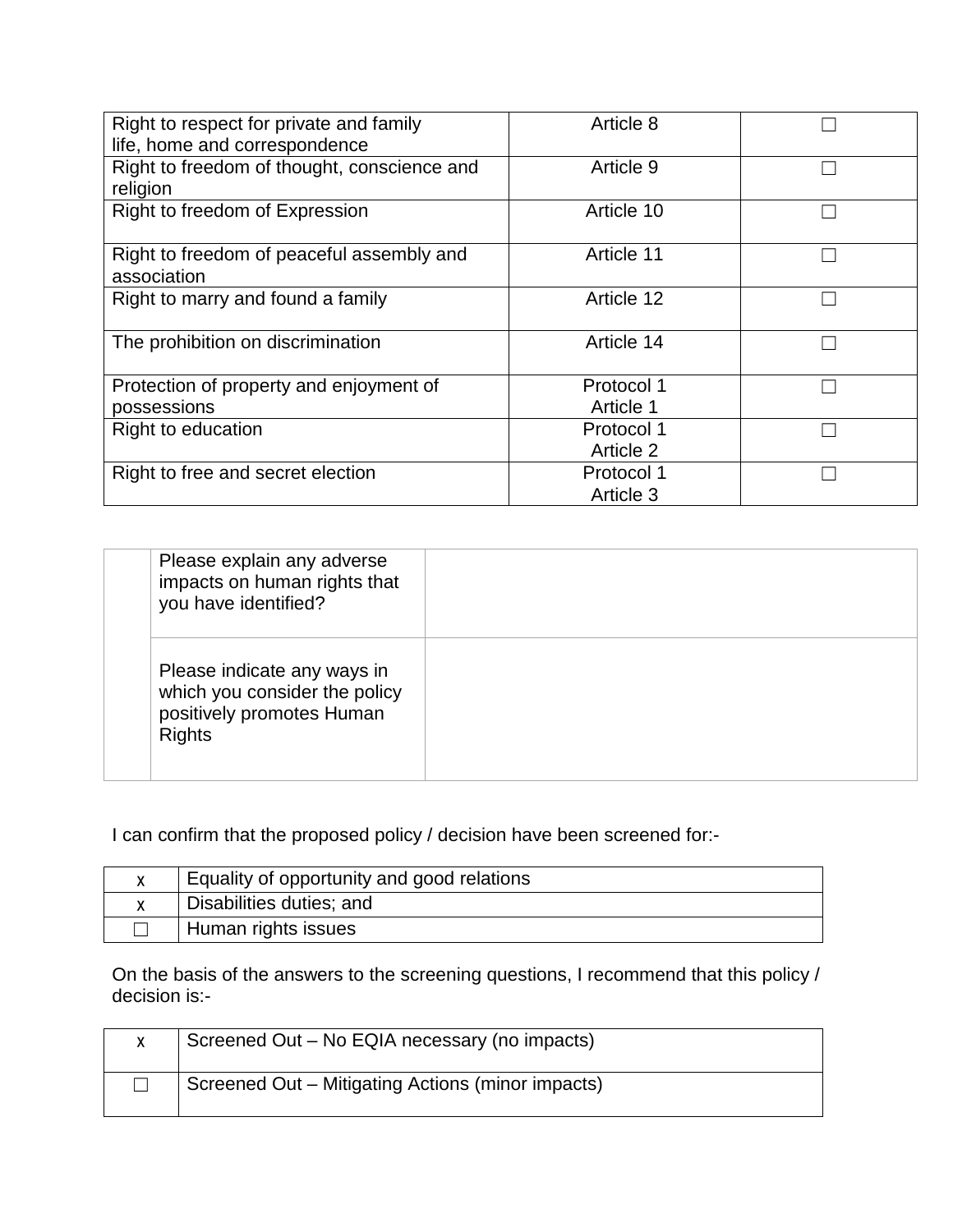|                                    | Screened In - Necessary to conduct a full EQIA |
|------------------------------------|------------------------------------------------|
| Please detail actions to be taken: |                                                |
|                                    |                                                |

Screening assessment completed by:-

Name: Samantha Rea Title: HR Officer Date: 20 August 2015 Signature:

Director/Head of Service decision approved by:

Name: Rosemary McCullough Title: Head of Human Resources and Organisational Design Date: 20 August 2015 Signature:

## If an Equality Impact Assessment is required

| <b>Priority Rating for</b> | <b>Priority Criterion</b>                                  | Rating                                                  |  |
|----------------------------|------------------------------------------------------------|---------------------------------------------------------|--|
|                            | <b>Timetabling an Equality</b><br>Impact Assessment. (1-3) | Effect on equality of opportunity and good<br>relations |  |
|                            | Social need                                                |                                                         |  |
|                            |                                                            | Effect on people's daily lives                          |  |
|                            |                                                            | Relevance to a public authority's functions             |  |

| Is this Policy Affected by<br>Timetables established by<br>other relevant Public<br>Authorities? |  |
|--------------------------------------------------------------------------------------------------|--|
|--------------------------------------------------------------------------------------------------|--|

| <b>Monitoring Recommendation</b> |  |
|----------------------------------|--|
|                                  |  |
|                                  |  |

| Approval and Authorisation |  |
|----------------------------|--|
|                            |  |